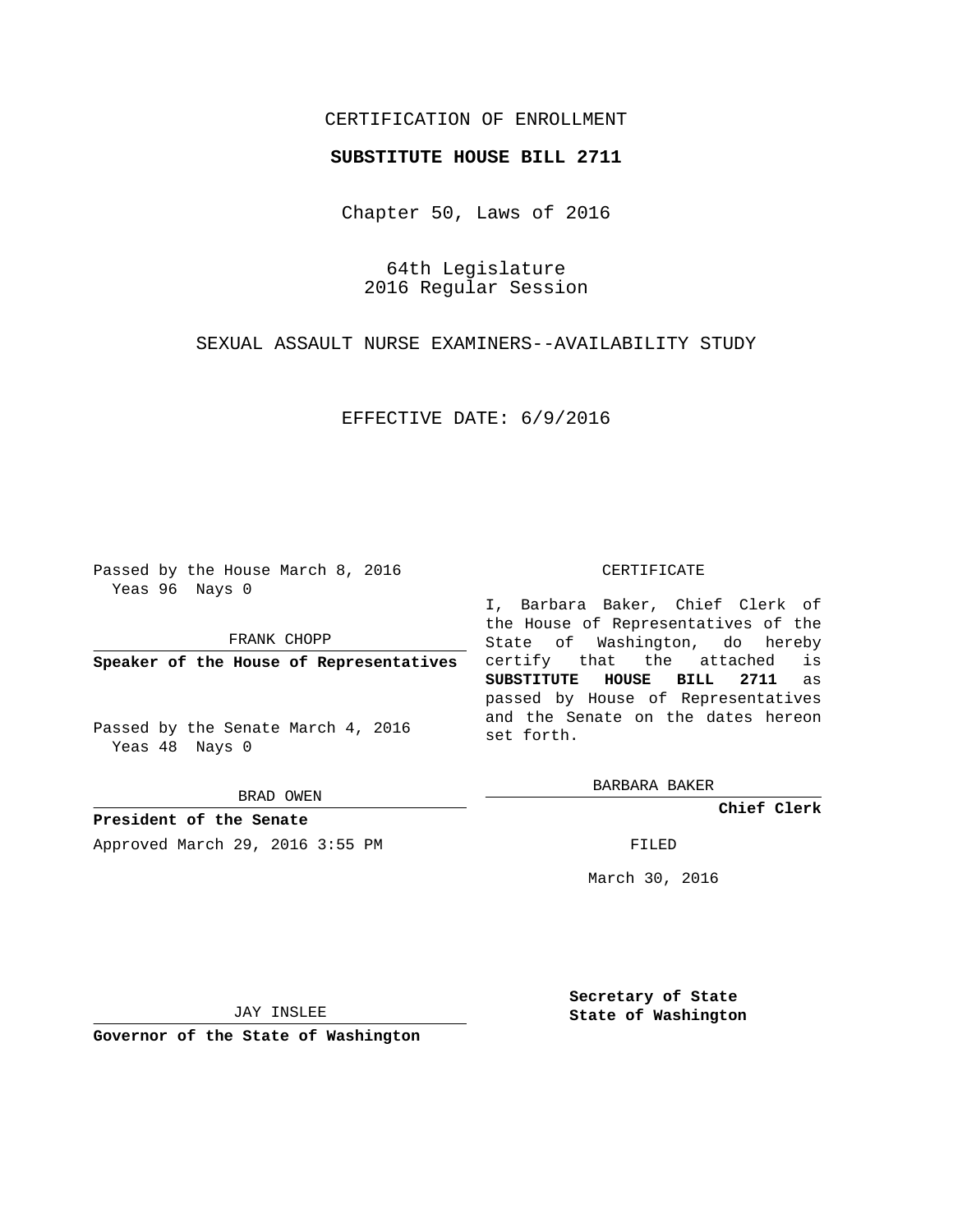## **SUBSTITUTE HOUSE BILL 2711**

AS AMENDED BY THE SENATE

Passed Legislature - 2016 Regular Session

# **State of Washington 64th Legislature 2016 Regular Session**

**By** House Health Care & Wellness (originally sponsored by Representatives McCabe, Walsh, Orwall, Cody, McBride, Caldier, Kilduff, Wylie, Senn, Smith, Gregerson, Tarleton, Ormsby, Pollet, and Goodman)

READ FIRST TIME 02/02/16.

1 AN ACT Relating to increasing the availability of sexual assault 2 nurse examiners; adding a new section to chapter 43.280 RCW; and 3 providing an expiration date.

4 BE IT ENACTED BY THE LEGISLATURE OF THE STATE OF WASHINGTON:

5 NEW SECTION. **Sec. 1.** A new section is added to chapter 43.280 6 RCW to read as follows:

 (1) Subject to the availability of amounts appropriated for this specific purpose, the office of crime victims advocacy shall study the availability of sexual assault nurse examiners throughout the 10 state. The study must include:

11 (a) An identification of areas of the state that have an adequate 12 number of sexual assault nurse examiners;

13 (b) An identification of areas of the state that have an 14 inadequate number of sexual assault nurse examiners;

15 (c) A list of available resources for facilities in need of 16 sexual assault nurse examiners or sexual assault nurse examiner 17 training; and

18 (d) Strategies for increasing the availability of sexual assault 19 nurse examiners in underserved areas.